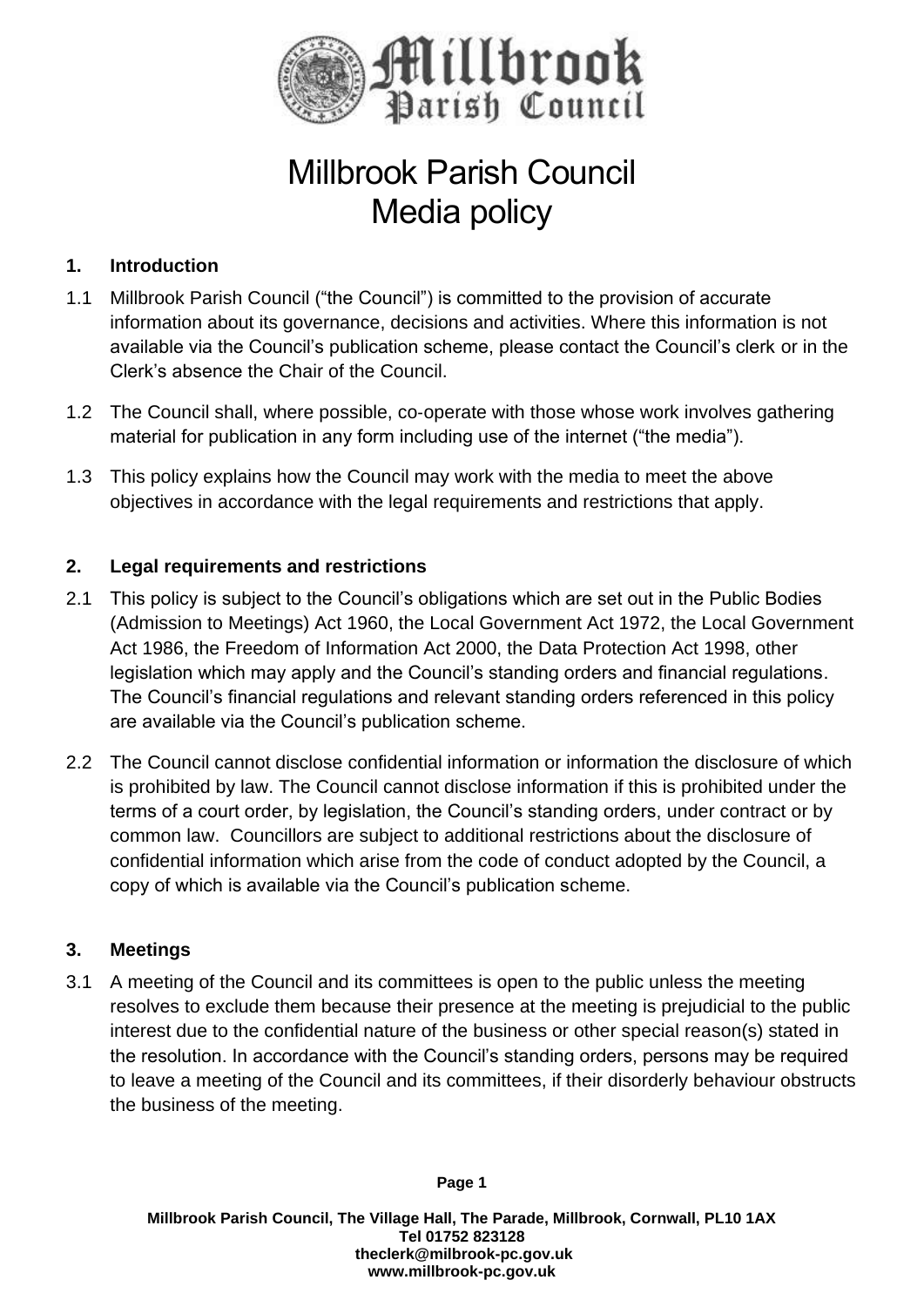

- 3.2 Where a meeting of the Council and its committees includes an opportunity for public participation, media representatives may speak and ask questions. Public participation is regulated by the Council's standing orders.
- 3.3 The photographing, recording, filming or other reporting of a meeting of the Council and its committees (which includes e.g. using a mobile phone or tablet, recording for a TV/radio broadcast, providing commentary on blogs, web forums, or social networking sites such as Twitter, Facebook and YouTube) which enable a person not at the meeting to see, hear or be given commentary about the meeting is permitted unless (i) the meeting has resolved to hold all or part of the meeting without the public present or (ii) such activities disrupt the proceedings or (ii) paragraphs 3.4 and 3.5 below apply.
- 3.4 Oral reporting or commentary about a Council or committee meeting by a person who is present at the meeting is not permitted.
- 3.5 The Council shall, as far as it is practicable, provide reasonable facilities for anyone taking a report of a Council or committee meeting and for telephoning their report at their own expense.
- 3.6 The Council's standing orders will confirm if attendance by the public, their participation, photographing, recording, filming or other reporting is permitted at a meeting of a sub‐ committee.

### **4. Other communications with the media**

- 4.1 This policy does not seek to regulate councillors in their private capacity. However, councillors are subject to the Council's code of conduct when using social media and should consider the content of their communications carefully and apply this test – if you would be reluctant to say it face-to-face or in an official email, then it is probably inappropriate to say online. (https://local.gov.uk/councillors-and-social-media)
- 4.2 The Council's communications with the media seek to represent the corporate position and views of the Council. If the views of individual councillors are different to the Council's corporate position and views, they will make this clear in any individual communication with the media.
- 4.3 The Council's Clerk, or in their absence, the Chair or Vice Chair may contact the media if the Council wants to provide information, a statement or other material about the Council.
- 4.4 Subject to the obligations on councillors not to disclose information referred to in paragraph 2(ii) above and not to misrepresent the Council's position, councillors are free to communicate their position and views.

#### **Page 2**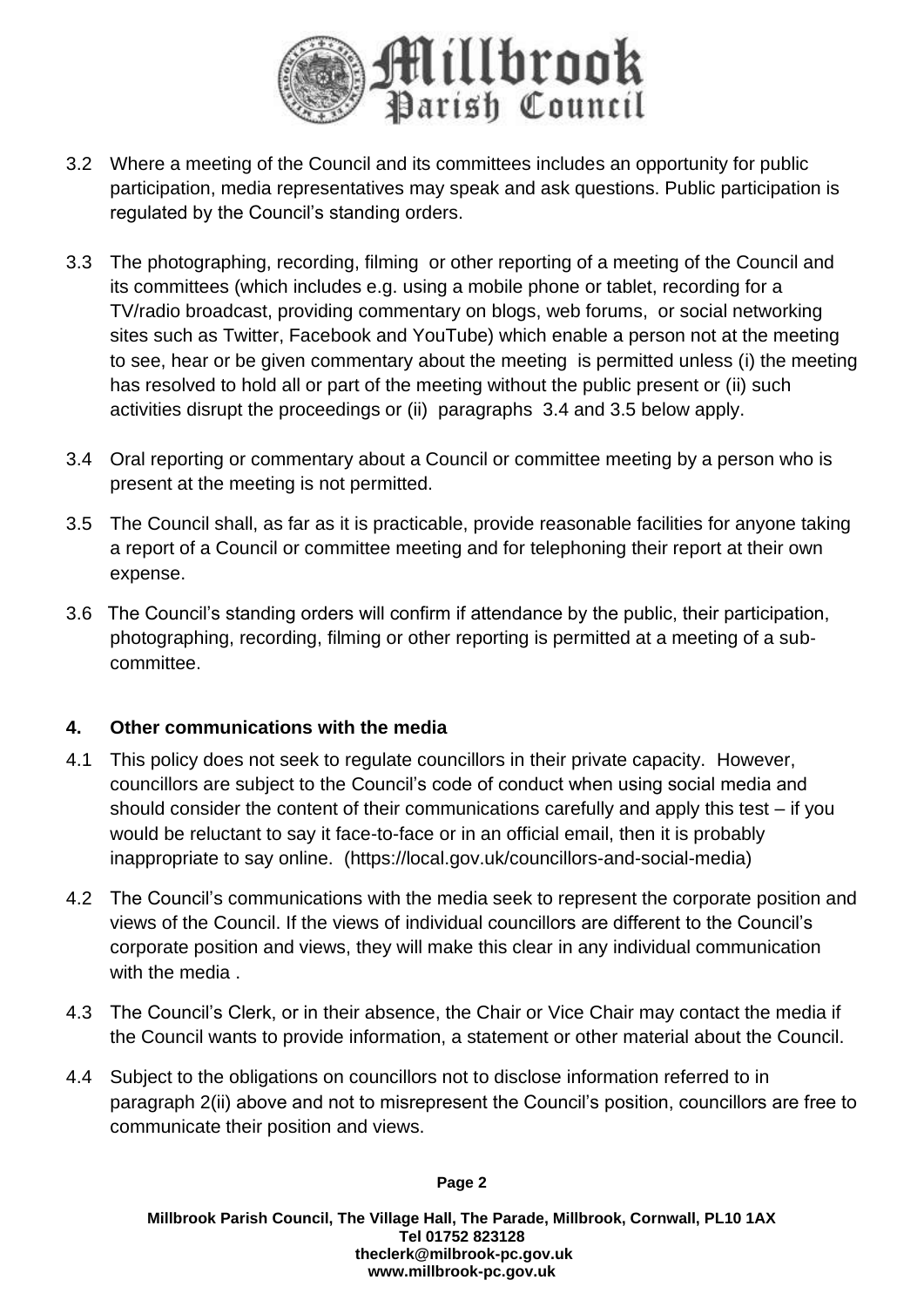

4.5 The Council operates a Facebook page, which keeps members of the public informed on what is happening in Millbrook and provides information from Cornwall Council, community groups and other external sources.

Whilst differing opinions are expected and welcome the Parish Council will not tolerate abusive language or malicious comments on this page. Any such content will be moderated, and persistent offenders will be excluded from further posts.

The page is usually but not exclusively monitored during office hours. Whilst postings that might be of local interest, which may originate from local and partnership organisations may sometimes be shared outside normal working hours, and on occasion the Clerk may post statements on behalf of the Chairman or the Council, comments will not be responded to.

The views and opinions expressed on the Facebook page are personal and do not necessarily represent Millbrook Parish Council's adopted policies or procedures.

All official communication is dealt with by email to theclerk@millbrook-pc.gov.uk, or by submitting the contact form on our website [https://millbrook-pc.gov.uk/contact/.](https://millbrook-pc.gov.uk/contact/?fbclid=IwAR10JStY1ZPNOnRVDuj5VEELn2kiZEXMxqEYXVYDJNdxxqM82iBuzjh9XLM)

4.6 The Parish Council website contains Council documents, which include policies and procedures and Parish Council meeting agendas and minutes. Information is regularly posted on the website containing Council news, community news, updates, useful resources, information on local services.

# **5. Rules for employees, members and volunteers using social media**

- 5.1 The Council recognises the importance of the internet in shaping public thinking about our council and community. We also recognise the importance of our employees, volunteers and members joining in and helping shape local government conversation and direction through interaction in social media.
- 5.2 Employees including clerks, RFO's, Executive Officers, part-time, fixed-term and casual employees (collectively referred to as employees in this policy), volunteers and members should make appropriate decisions about the use of social media such as blogs, social networking websites, forums, message boards, or comments on web-articles, such as Twitter, Facebook and LinkedIn. The rules detailed below must be followed:
- (i) Do not upload, post or forward a link to any abusive, obscene, discriminatory, harassing, derogatory or defamatory content.
- (ii) Any employee, volunteer or member who feels that they have been harassed or bullied, or are offended by material posted or uploaded by a colleague onto a social media website should inform the Chair of the Council or Chair of the Staffing Committee

**Page 3**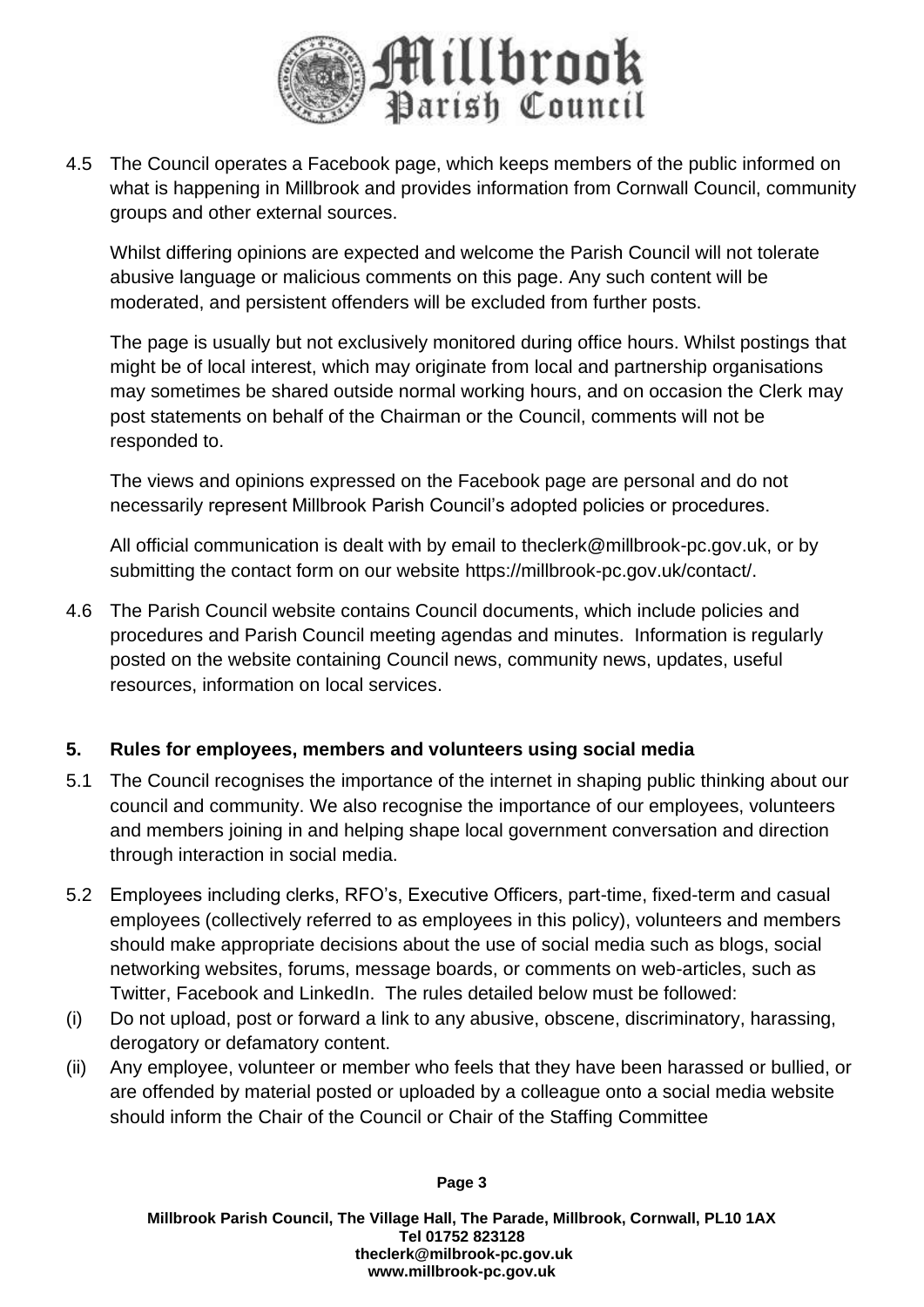

- (iii) Never disclose commercially sensitive, personal private or confidential information. If you are unsure whether the information you wish to share falls within one of these categories, you should discuss this with the Chair of the Council or Chair of the Staffing Committee
- (iv) Do not upload, post or forward any content belonging to a third party unless you have that third party's consent.
- (iv) Before you include a link to a third party website, check that any terms and conditions of that website permit you to link to it.
- (v) When making use of any social media platform, you must read and comply with its terms of use.
- (vi) Be honest and open but be mindful of the impact your contribution might make to people's perceptions of the Council.
- (vii) You are personally responsible for content you publish into social media tools.
- (viii) Don't escalate heated discussions, try to be conciliatory, respectful and quote facts to lower the temperature and correct misrepresentations.
- (ix) Don't discuss employees without their prior approval.
- (x) Always consider others' privacy and avoid discussing topics that may be inflammatory e.g. politics and religion.
- (xi) Avoid publishing your contact details where they can be accessed and used widely by people you did not intend to see them, and never publish anyone else's contact details.
- 5.3 Monitoring use of social media websites:
- (i) Employees should be aware that any use of social media websites (whether or not accessed for council purposes) may be monitored and, where breaches of this policy are found, action may be taken against employees under the Council's disciplinary procedure.
- (ii) Misuse of social media websites can, in certain circumstances, constitute a criminal offence or otherwise give rise to legal liability against you and us.
- (iii) In particular a serious case of uploading, posting forwarding or posting a link to any of the following types of material on a social media website, whether in a professional or personal capacity, will probably amount to gross misconduct (this list is not exhaustive):
	- a) pornographic material (that is, writing, pictures, films and video clips of a sexually explicit or arousing nature);
	- b) a false and defamatory statement about any person or organisation;
	- c) material which is offensive, obscene;
	- d) material which is criminal, discriminatory, derogatory or may cause embarrassment to the council, members, or our employees;
	- e) confidential information about the Council or anyone else;
	- f) any other statement which is likely to create any liability (whether criminal or civil, and whether for you or the Council); or
	- g) material in breach of copyright or other intellectual property rights, or which invades the privacy of any person.

**Page 4**